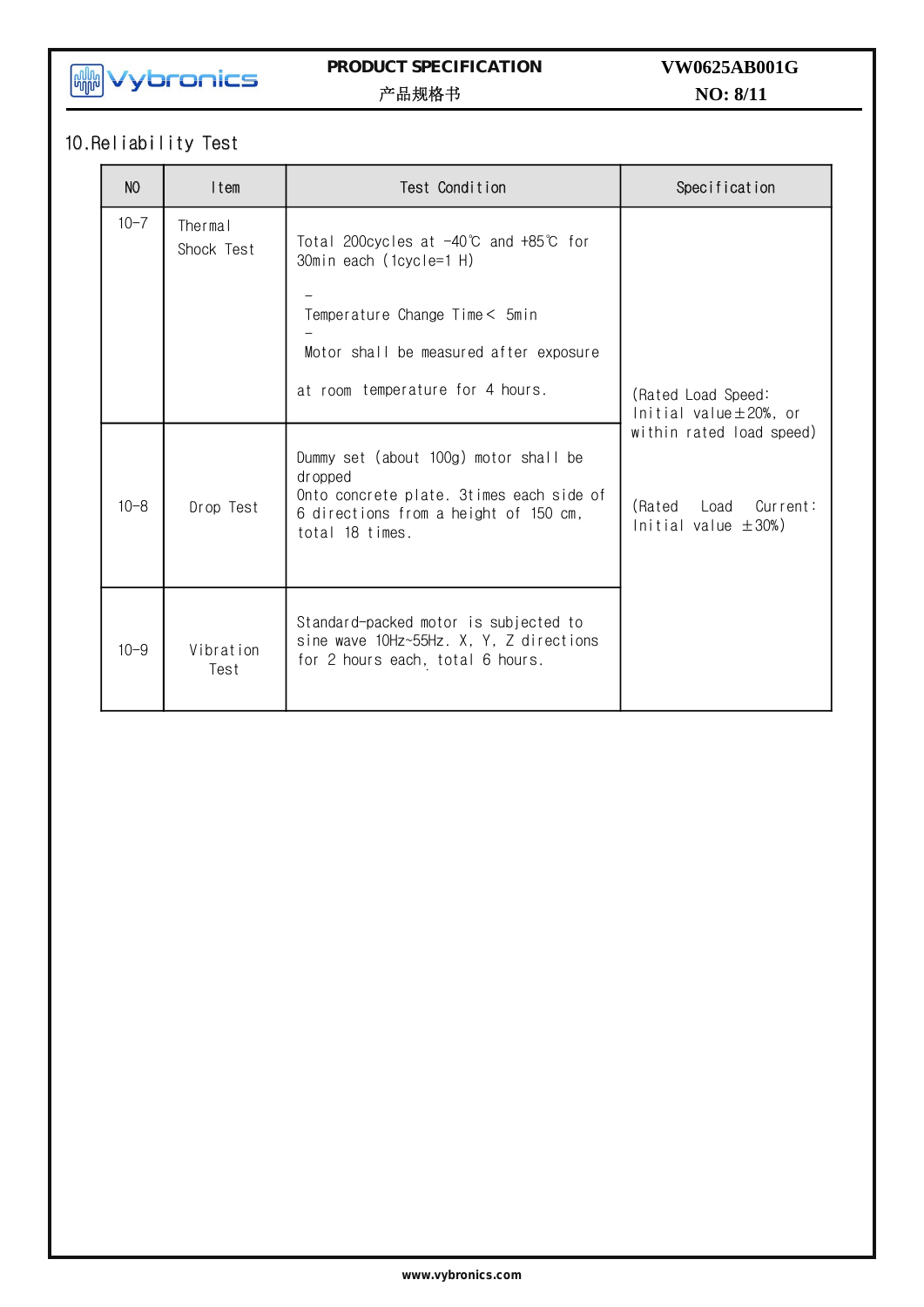

## **PRODUCT SPECIFICATION**  产品规格书

# **NO: 9/11 VW0625AB001G**

## 11. Caution

| N <sub>O</sub> | Item            | Specification                                                                                                                                                                                                                                                                                                                                                                                                                                                                        |
|----------------|-----------------|--------------------------------------------------------------------------------------------------------------------------------------------------------------------------------------------------------------------------------------------------------------------------------------------------------------------------------------------------------------------------------------------------------------------------------------------------------------------------------------|
| $13 - 1$       | Operating Range | -When using on the operating condition different from a<br>standard, a problem can be generated to the performance and<br>the life of a product.                                                                                                                                                                                                                                                                                                                                     |
| $13 - 2$       | Storage         | - Avoid from placing motor for long term of six months under<br>environmental condition of high temperature or extreme<br>humidity, or motor may be deteriorated.                                                                                                                                                                                                                                                                                                                    |
| $13 - 3$       | Motor Handling  | To handle the motor, hold the case softly.<br>Do not bring a magnetized object or attracted object by the<br>magnet of motor, or such object may deteriorate a<br>performance of motor.<br>Input short to the motor due to mis-operating, Drive IC of<br>the motor inside can be damaged. To avoid this problem,<br>please add capacitor of 2uF or more between the power lines<br>in parallel with the motor.<br>Supplying voltage more than DC4.5V can make IC out<br>of function. |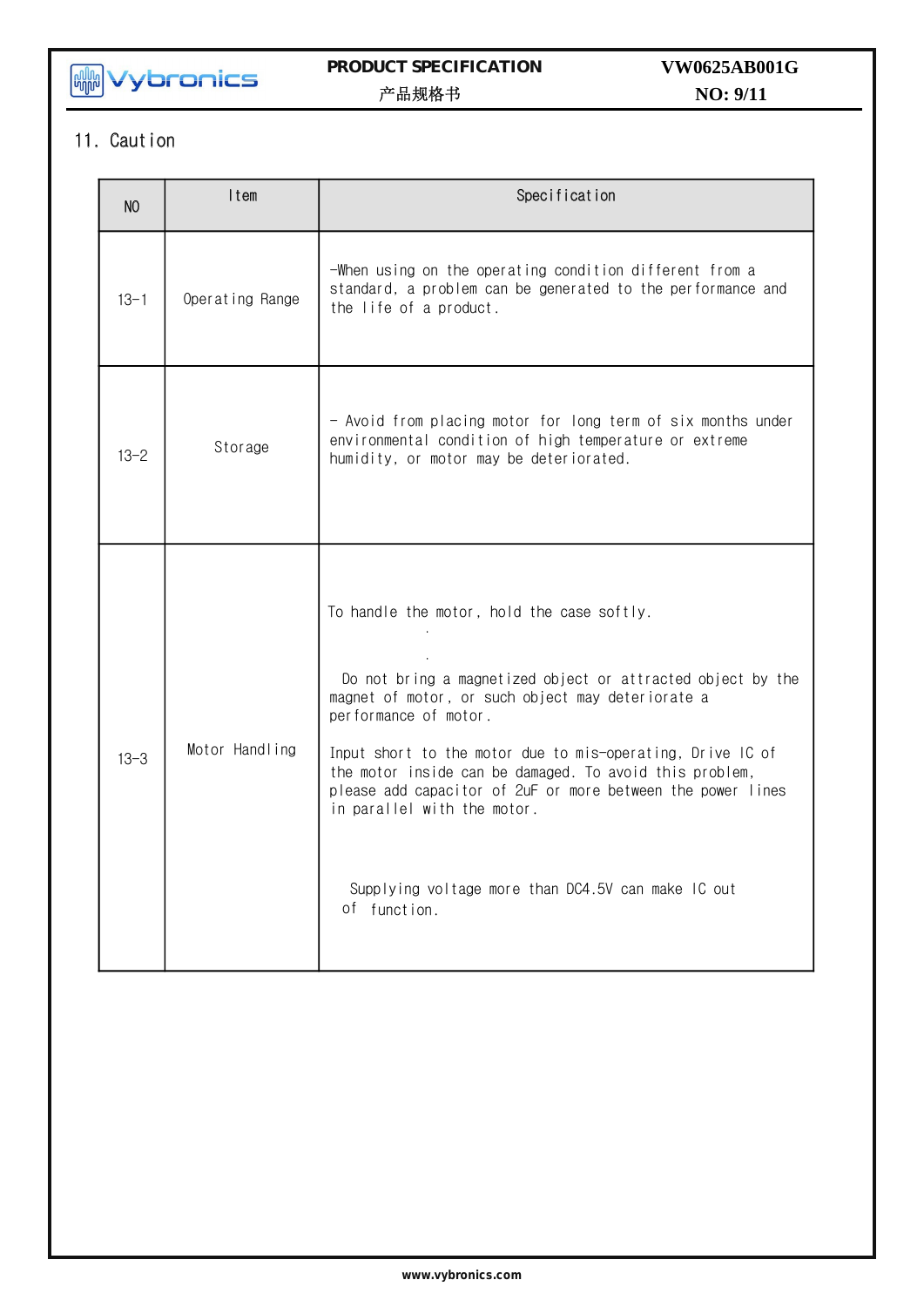

### **PRODUCT SPECIFICATION**  产品规格书

#### 12. Specification Change

Even when there is any change to this specification, change application report which has the information of details

- of the change, lot of product, and etc shall be presented to customer before that change being carried out.
- And mutual discussion may be necessary before the change being carried out. Revision history shall be recorded on to the specification sheet when the change record and approval may be required.